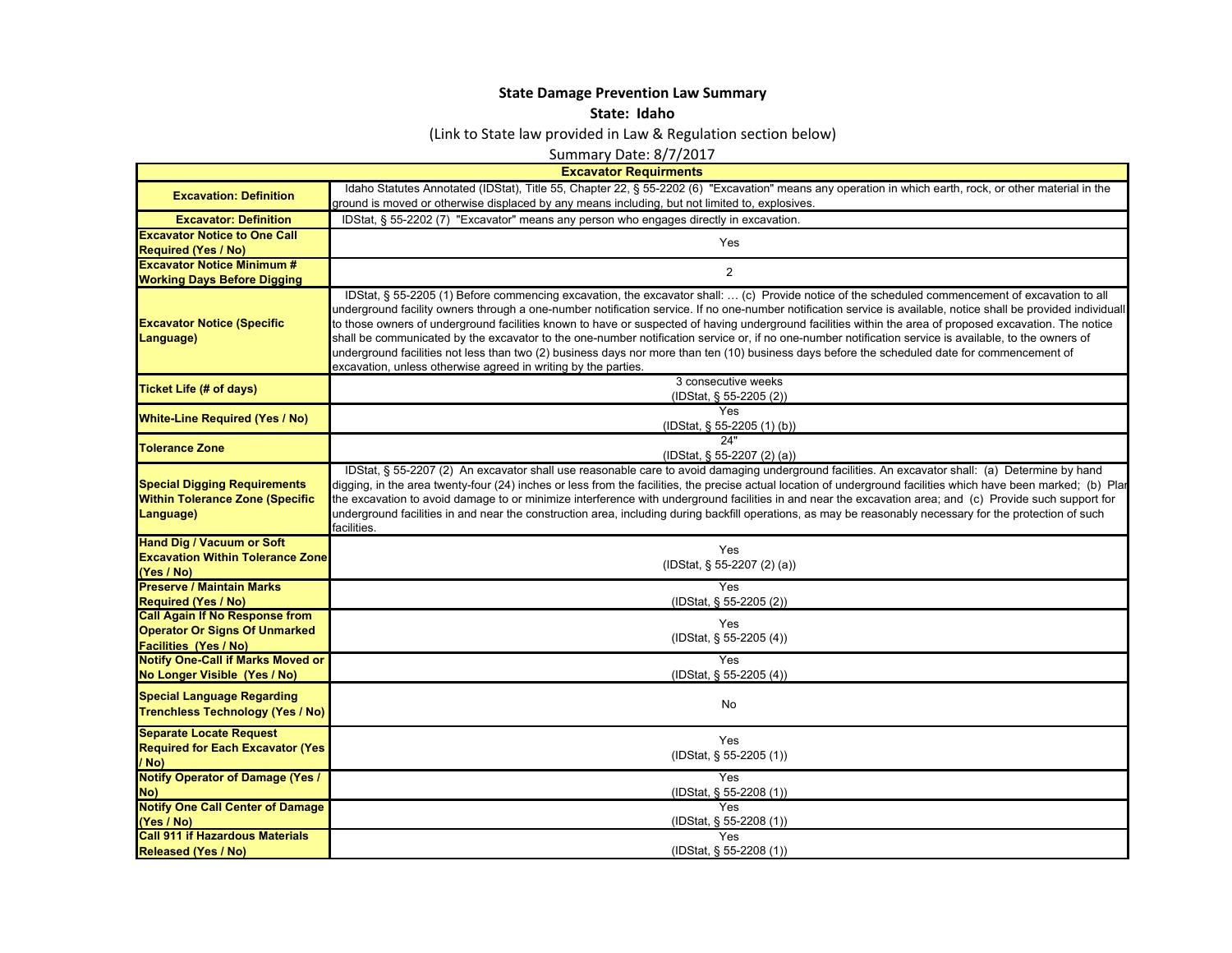| <b>Notice Exemptions (Yes / No)</b>                                                                        | Yes                                                                                                                                                                                                                                                                                                                                                                                                                                                                                                                                                                                                                                                                                                                                                                                                                                                                                                                                                                                                                                                                                                                                                                                                                                                                                                                                                                                                                                                                                                                                                                                                                                                               |
|------------------------------------------------------------------------------------------------------------|-------------------------------------------------------------------------------------------------------------------------------------------------------------------------------------------------------------------------------------------------------------------------------------------------------------------------------------------------------------------------------------------------------------------------------------------------------------------------------------------------------------------------------------------------------------------------------------------------------------------------------------------------------------------------------------------------------------------------------------------------------------------------------------------------------------------------------------------------------------------------------------------------------------------------------------------------------------------------------------------------------------------------------------------------------------------------------------------------------------------------------------------------------------------------------------------------------------------------------------------------------------------------------------------------------------------------------------------------------------------------------------------------------------------------------------------------------------------------------------------------------------------------------------------------------------------------------------------------------------------------------------------------------------------|
| <b>Notice Exemptions (Specific</b><br>Language))                                                           | IDStat, § 55-2210. Unless facts exist which would reasonably cause an excavator to believe that an underground facility exists within the depth of the<br>intended excavation, the following excavations shall not require notice of the excavation pursuant to section 55-2205(1)(c), Idaho Code: (1) An excavation<br>of less than fifteen (15) inches in vertical depth outside the boundaries of an underground facility easement of public record on private property. (2) The<br>tilling of soil to a depth of less than fifteen (15) inches for agricultural practices. (3) The extraction of minerals within recorded mining claims or excavation<br>within material sites legally located and of record, unless such excavation occurs within the boundaries of an underground facility easement. (4) Normal<br>maintenance of roads, streets and highways, including cleaning of roadside drainage ditches and clear zones, to a depth of fifteen (15) inches below the<br>grade established during the design of the last construction of which underground facility owners were notified and which excavation will not reduce the<br>authorized depth of cover of an underground facility. (5) Replacement of highway guardrail posts, sign posts, delineator posts, culverts, and traffic control<br>device supports in the same approximate location and depth of the replaced item within public highway rights-of-way. (6) Normal maintenance of railroad<br>rights-of-way, except where such rights-of-way intersect or cross public roads, streets, highways, or rights-of-way adjacent thereto, or recorded underground<br>facility easements. |
|                                                                                                            | <b>Operator Response</b>                                                                                                                                                                                                                                                                                                                                                                                                                                                                                                                                                                                                                                                                                                                                                                                                                                                                                                                                                                                                                                                                                                                                                                                                                                                                                                                                                                                                                                                                                                                                                                                                                                          |
| Minimum # Days for Operator to<br><b>Respond After Receiving Notice</b><br>(Generally)                     | $\overline{2}$                                                                                                                                                                                                                                                                                                                                                                                                                                                                                                                                                                                                                                                                                                                                                                                                                                                                                                                                                                                                                                                                                                                                                                                                                                                                                                                                                                                                                                                                                                                                                                                                                                                    |
| <b>Operator Requirements to</b><br><b>Respond to Locate Notification</b><br>(Specific Language)            | IDStat, § 55-2205 (2) Upon receipt of the notice provided for in this section, the underground facility owner or the owner's agent shall locate and mark its<br>locatable underground facilities by surface-marking the location of the facilities. If there are identified but unlocatable underground facilities, the owner of<br>such facilities or the owner's agent shall locate and mark the underground facilities in accordance with the best information available to the owner of the<br>underground facilities and with reasonable accuracy as defined in section 55-2202(15), Idaho Code. The owner of the underground facility or the owner's<br>agent providing the information shall respond no later than two (2) business days after the receipt of the notice or before the excavation time set forth in the<br>excavator's notice, at the option of the underground facility owner, unless otherwise agreed in writing by the parties.                                                                                                                                                                                                                                                                                                                                                                                                                                                                                                                                                                                                                                                                                                         |
| <b>Minimum Standards for Locator</b><br><b>Qualifications (Yes / No)</b>                                   | No                                                                                                                                                                                                                                                                                                                                                                                                                                                                                                                                                                                                                                                                                                                                                                                                                                                                                                                                                                                                                                                                                                                                                                                                                                                                                                                                                                                                                                                                                                                                                                                                                                                                |
| <b>Minimum Standards for Locator</b><br><b>Qualifications</b><br>(Specific Language)                       | Not addressed.                                                                                                                                                                                                                                                                                                                                                                                                                                                                                                                                                                                                                                                                                                                                                                                                                                                                                                                                                                                                                                                                                                                                                                                                                                                                                                                                                                                                                                                                                                                                                                                                                                                    |
| <b>Law Specifies Marking Standards</b><br><b>Other Than Color</b><br>(Yes / No)                            | Yes                                                                                                                                                                                                                                                                                                                                                                                                                                                                                                                                                                                                                                                                                                                                                                                                                                                                                                                                                                                                                                                                                                                                                                                                                                                                                                                                                                                                                                                                                                                                                                                                                                                               |
| <b>Law Specifies Marking Standards</b><br><b>Other Than Color (Specific</b><br>Language)                   | IDStat, § 55-2202 (12) "Marking" means the use of stakes, paint, or other clearly identifiable materials to show the field location of underground facilities,<br>in accordance with the current color code standard of the American public works association. Markings shall include identification letters indicating the<br>specific type of the underground facility.                                                                                                                                                                                                                                                                                                                                                                                                                                                                                                                                                                                                                                                                                                                                                                                                                                                                                                                                                                                                                                                                                                                                                                                                                                                                                         |
| Law Includes Specific Language<br><b>For Operators To Locate Sewer</b><br>Laterals (Yes / No)              | No                                                                                                                                                                                                                                                                                                                                                                                                                                                                                                                                                                                                                                                                                                                                                                                                                                                                                                                                                                                                                                                                                                                                                                                                                                                                                                                                                                                                                                                                                                                                                                                                                                                                |
| Law Includes Specific Language<br><b>For Operators To Locate</b><br><b>Abandoned Facilities (Yes / No)</b> | Yes                                                                                                                                                                                                                                                                                                                                                                                                                                                                                                                                                                                                                                                                                                                                                                                                                                                                                                                                                                                                                                                                                                                                                                                                                                                                                                                                                                                                                                                                                                                                                                                                                                                               |
| <b>Operator Must Locate Abandoned</b><br><b>Facilities</b><br>(Specific Language)                          | IDStat, § 55-2205 (4) If the excavator, while performing the excavation, discovers underground facilities (whether active or abandoned) which are not<br>dentified or were not located with reasonable accuracy, the excavator shall cease excavating in the vicinity of the facility and immediately notify the owner di<br>operator of such facilities, or the one-number notification service. The excavator shall have the right to receive compensation from the underground facility<br>owner for standby cost (based on standby rates made publicly available) incurred as a result of waiting for the underground facility owner or the owner's<br>agent to arrive at the work site to identify the unidentified facilities and provided that if the underground facility owner or the owner's agent supplies<br>reasonably accurate locate information within eight (8) hours of the time that the excavator notifies the underground facility owner of facilities not previously<br>located, the excavator's compensation for delay of the excavation project shall be limited to actual costs or two thousand dollars (\$2,000), whichever is less                                                                                                                                                                                                                                                                                                                                                                                                                                                                                                     |
| <b>Positive Response Required -</b><br><b>Operator Contact Excavator</b><br>(Yes / No)                     | No                                                                                                                                                                                                                                                                                                                                                                                                                                                                                                                                                                                                                                                                                                                                                                                                                                                                                                                                                                                                                                                                                                                                                                                                                                                                                                                                                                                                                                                                                                                                                                                                                                                                |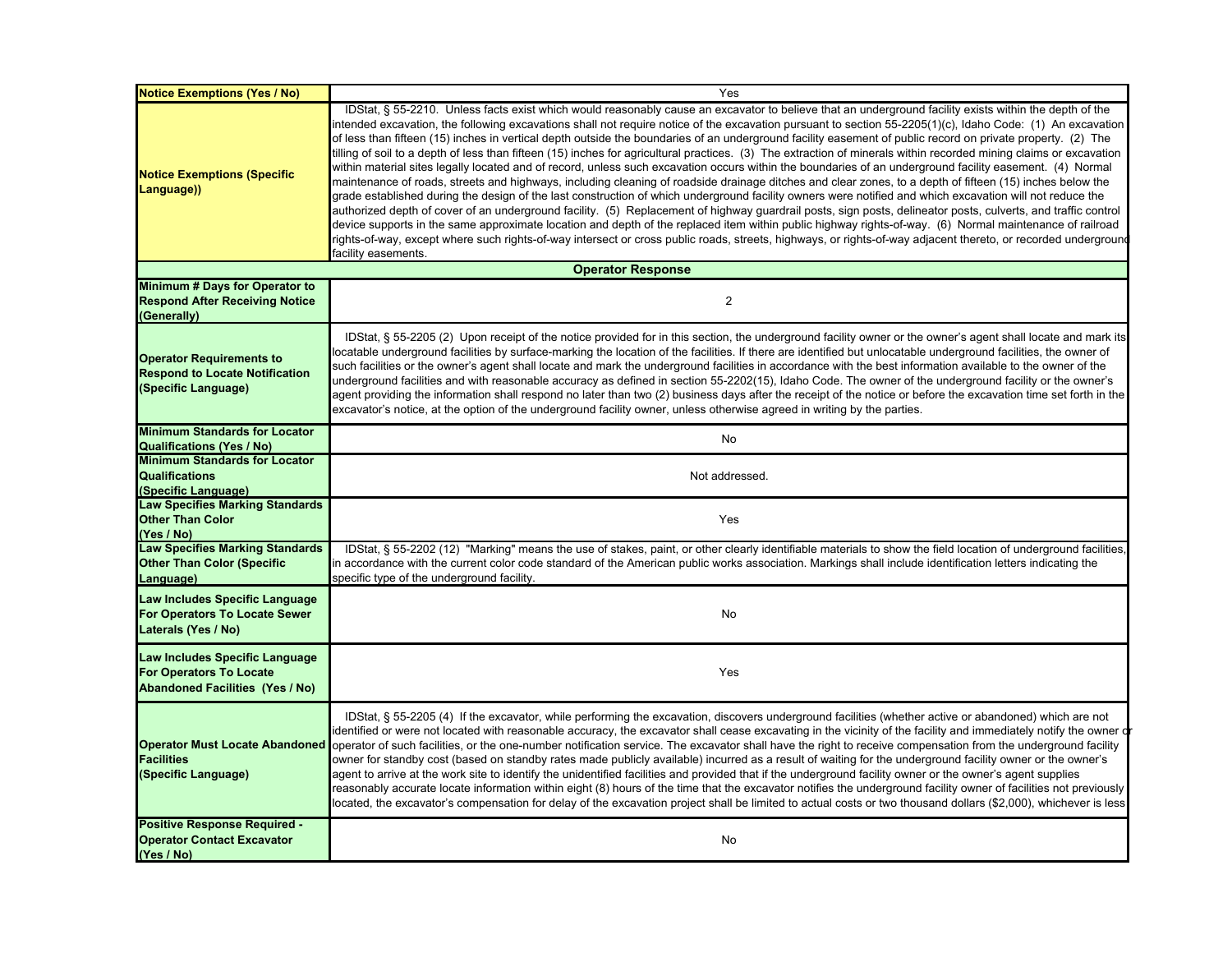| <b>Positive Response Required -</b><br><b>Operator Contact Excavator</b> | Not addressed                                                                                                                                                    |
|--------------------------------------------------------------------------|------------------------------------------------------------------------------------------------------------------------------------------------------------------|
| (Specific Language)<br><b>Positive Response Required -</b>               |                                                                                                                                                                  |
| <b>Operator Contact One Call Center</b>                                  | No                                                                                                                                                               |
| (Yes / No)                                                               |                                                                                                                                                                  |
| Positive Response Required -                                             |                                                                                                                                                                  |
| <b>Operator Contact One Call Center</b>                                  | Not addressed                                                                                                                                                    |
| (Specific Language)                                                      |                                                                                                                                                                  |
| <b>Positive Response - One-Call</b>                                      | No                                                                                                                                                               |
| <b>Automated (Yes / No)</b>                                              |                                                                                                                                                                  |
| <b>Operator Must Provide One-Call</b>                                    |                                                                                                                                                                  |
| <b>Center with Information On</b>                                        | No                                                                                                                                                               |
| <b>Locations of Buried Facilities (Yes)</b><br>/ No)                     |                                                                                                                                                                  |
| <b>Operator Must Provide One-Call</b>                                    |                                                                                                                                                                  |
| <b>Center with Information On</b>                                        |                                                                                                                                                                  |
| <b>Locations of Buried Facilities</b>                                    | Not addressed.                                                                                                                                                   |
| (Specific Language)                                                      |                                                                                                                                                                  |
| <b>Operator Must Update Information</b>                                  |                                                                                                                                                                  |
| <b>On Locations of Buried Facilities</b>                                 | No                                                                                                                                                               |
| (Yes / No)                                                               |                                                                                                                                                                  |
| <b>Operator Must Update Information</b>                                  |                                                                                                                                                                  |
| <b>On Locations of Buried Facilities</b>                                 | Not addressed.                                                                                                                                                   |
| (Specific Language)                                                      |                                                                                                                                                                  |
|                                                                          |                                                                                                                                                                  |
| <b>New Facilities Must Be Locatable</b>                                  |                                                                                                                                                                  |
| Electronically                                                           | No                                                                                                                                                               |
| (Yes / No)                                                               |                                                                                                                                                                  |
| <b>New Facilities Must Be Locatable</b>                                  | Not addressed.                                                                                                                                                   |
| <b>Electronically (Specific Language)</b>                                |                                                                                                                                                                  |
| Design Request (Yes / No)                                                | No                                                                                                                                                               |
|                                                                          | <b>One Call, Enforcement, and Reporting</b>                                                                                                                      |
| <b>Mandatory One Call Membership</b>                                     | Yes.                                                                                                                                                             |
| (Yes / No)                                                               | (IDStat, § 55-2206)                                                                                                                                              |
| <b>One Call Membership Exemptions</b>                                    | No                                                                                                                                                               |
| (Yes / No)                                                               |                                                                                                                                                                  |
| <b>One Call Membership Exemptions</b>                                    |                                                                                                                                                                  |
| (Specific Language)                                                      | Not addressed.                                                                                                                                                   |
| <b>One-Call Law Addresses Board</b>                                      |                                                                                                                                                                  |
| Make-Up (Yes / No)                                                       | Yes                                                                                                                                                              |
|                                                                          | IDStat, § 55-2203 (2) The board shall consist of eleven (11) members, each of whom shall be appointed by and serve at the pleasure of the governor. P            |
|                                                                          | members of the board shall be qualified by experience, knowledge and integrity in formulating rules, reviewing complaints referred to it and assessing           |
|                                                                          | penalties, and properly performing the functions of the board. Of the eleven (11) members, one (1) each shall represent the interests of the following           |
|                                                                          | designated groups and be: (a) A city official or a county official; (b) An employee or elected official of a highway district; (c) An employee of the Idaho      |
| <b>One-Call Law Addresses Board</b>                                      | public utilities commission; (d) An employee or officer of a one-number notification service entity or a member of the Idaho utility coordinating council or     |
| <b>Make-Up (Specific Language)</b>                                       | similar cooperative statewide nonprofit organization created to coordinate the protection of underground facilities in specific geographic portions of the state |
|                                                                          | (e) An employee or officer of an underground facility owner; (f) An employee or officer of an underground pipeline facility owner; (g) An employee or            |
|                                                                          | officer of a rural underground facility owner; (h) An employee or officer of a contractor; (i) An employee or officer of a building contractor; (j) An employee  |
|                                                                          | or officer of an excavator; and (k) An employee or owner of an agricultural enterprise, a representative of the agriculture industry, or an employee or an       |
|                                                                          | official of a public entity that delivers water for irrigation.                                                                                                  |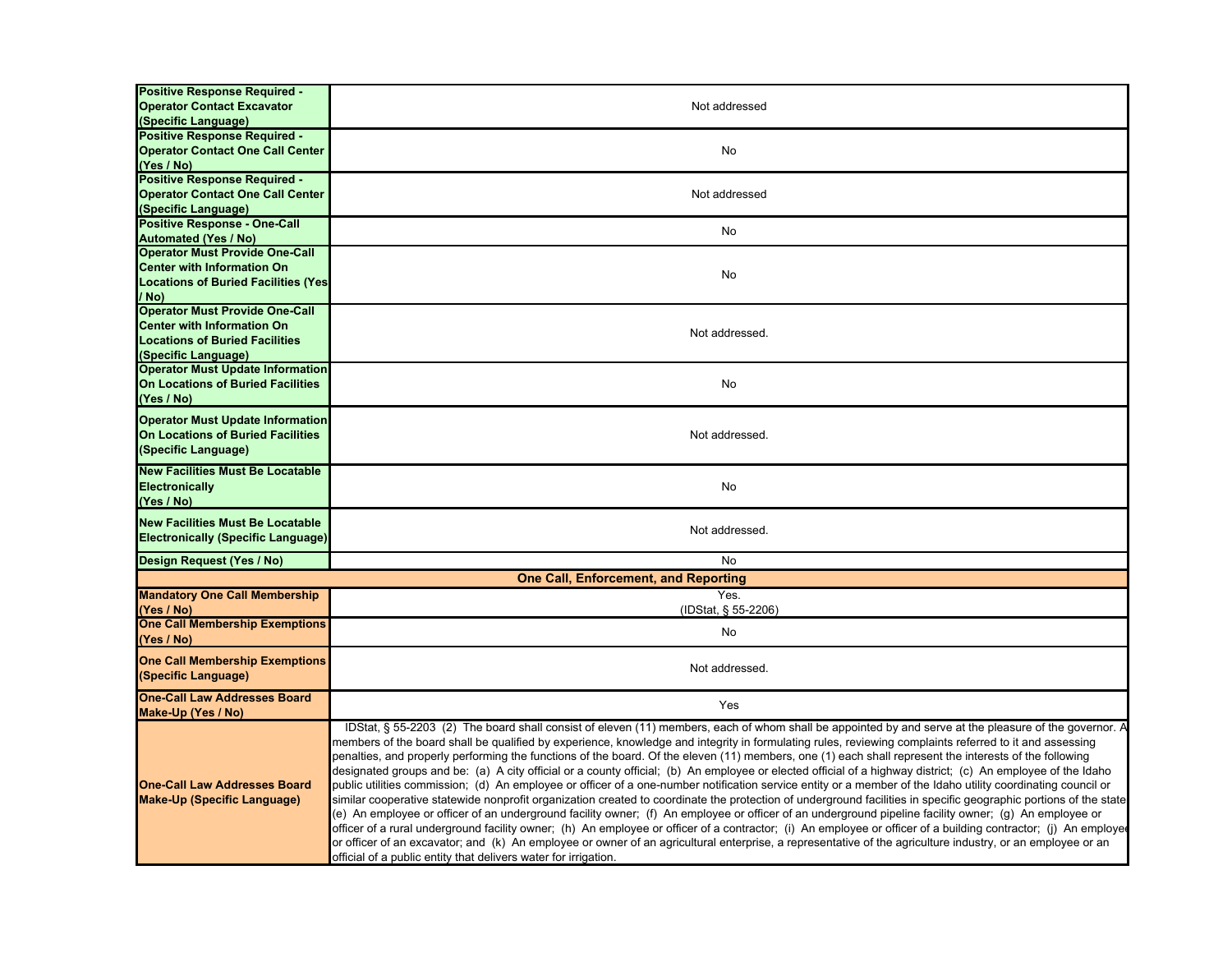| <b>Separate Body Designated to</b>                         |                                                                                                                                                                                                                                                                                                                                                                                                                                                                                                                                                                                                                                                                                                                                                                                                                                                                                                                                                                                                                                                                                                                                                                                                                                                                                                                                                                                                                                                                                                                                          |  |
|------------------------------------------------------------|------------------------------------------------------------------------------------------------------------------------------------------------------------------------------------------------------------------------------------------------------------------------------------------------------------------------------------------------------------------------------------------------------------------------------------------------------------------------------------------------------------------------------------------------------------------------------------------------------------------------------------------------------------------------------------------------------------------------------------------------------------------------------------------------------------------------------------------------------------------------------------------------------------------------------------------------------------------------------------------------------------------------------------------------------------------------------------------------------------------------------------------------------------------------------------------------------------------------------------------------------------------------------------------------------------------------------------------------------------------------------------------------------------------------------------------------------------------------------------------------------------------------------------------|--|
| <b>Advise Enforcement Authority</b>                        | No                                                                                                                                                                                                                                                                                                                                                                                                                                                                                                                                                                                                                                                                                                                                                                                                                                                                                                                                                                                                                                                                                                                                                                                                                                                                                                                                                                                                                                                                                                                                       |  |
| (Yes / No)                                                 |                                                                                                                                                                                                                                                                                                                                                                                                                                                                                                                                                                                                                                                                                                                                                                                                                                                                                                                                                                                                                                                                                                                                                                                                                                                                                                                                                                                                                                                                                                                                          |  |
| <b>Separate Body Designated to</b>                         |                                                                                                                                                                                                                                                                                                                                                                                                                                                                                                                                                                                                                                                                                                                                                                                                                                                                                                                                                                                                                                                                                                                                                                                                                                                                                                                                                                                                                                                                                                                                          |  |
| <b>Advise Enforcement Authority</b>                        | Not addressed.                                                                                                                                                                                                                                                                                                                                                                                                                                                                                                                                                                                                                                                                                                                                                                                                                                                                                                                                                                                                                                                                                                                                                                                                                                                                                                                                                                                                                                                                                                                           |  |
| (Specific Language)                                        |                                                                                                                                                                                                                                                                                                                                                                                                                                                                                                                                                                                                                                                                                                                                                                                                                                                                                                                                                                                                                                                                                                                                                                                                                                                                                                                                                                                                                                                                                                                                          |  |
| <b>Penalties / Fines Excavators</b>                        | Yes                                                                                                                                                                                                                                                                                                                                                                                                                                                                                                                                                                                                                                                                                                                                                                                                                                                                                                                                                                                                                                                                                                                                                                                                                                                                                                                                                                                                                                                                                                                                      |  |
| (Yes / No)                                                 |                                                                                                                                                                                                                                                                                                                                                                                                                                                                                                                                                                                                                                                                                                                                                                                                                                                                                                                                                                                                                                                                                                                                                                                                                                                                                                                                                                                                                                                                                                                                          |  |
| <b>Penalties / Fines Excavators</b><br>(Specific Language) | IDStat, § 55-2211 (1)  Persons who violate the provisions of this chapter are subject to civil penalties in accordance with this section.  The<br>administrator shall recommend that a training course adopted by the board, by rule, be successfully completed for a first violation of this chapter, except tha<br>if the complaint is for a first violation of this chapter wherein a residential homeowner or residential tenant excavating on the lot of his residency failed to<br>provide notice as required in section 55-2205, Idaho Code, and caused damage to underground facilities, the board shall direct the administrator to deliver<br>to the violator a written warning and educational materials to prevent a future violation. The administrator may recommend the imposition of a civil penalty ir<br>an amount not to exceed one thousand dollars (\$1,000) for a second violation of this chapter and in addition may recommend successful completion of a<br>training course adopted by the board, by rule, and issue a notice of intent to impose such penalty on behalf of the board.  (2) In the event the board<br>determines that a person has violated the provisions of this chapter a subsequent time within eighteen (18) months from an earlier violation, and where<br>facility damage has occurred, the board may impose a civil penalty of not more than five thousand dollars (\$5,000) for each separate violation in accordance<br>with the process described in subsection (1) of this section. |  |
| <b>Penalties / Fines Operators</b><br>(Yes / No)           | Yes                                                                                                                                                                                                                                                                                                                                                                                                                                                                                                                                                                                                                                                                                                                                                                                                                                                                                                                                                                                                                                                                                                                                                                                                                                                                                                                                                                                                                                                                                                                                      |  |
| <b>Penalties / Fines Operators</b><br>(Specific Language)  | IDStat, § 55-2211 (1)  Persons who violate the provisions of this chapter are subject to civil penalties in accordance with this section.  The<br>administrator shall recommend that a training course adopted by the board, by rule, be successfully completed for a first violation of this chapter, except tha<br>if the complaint is for a first violation of this chapter wherein a residential homeowner or residential tenant excavating on the lot of his residency failed to<br>provide notice as required in section 55-2205, Idaho Code, and caused damage to underground facilities, the board shall direct the administrator to deliver<br>to the violator a written warning and educational materials to prevent a future violation. The administrator may recommend the imposition of a civil penalty ir<br>an amount not to exceed one thousand dollars (\$1,000) for a second violation of this chapter and in addition may recommend successful completion of a<br>training course adopted by the board, by rule, and issue a notice of intent to impose such penalty on behalf of the board.  (2) In the event the board<br>determines that a person has violated the provisions of this chapter a subsequent time within eighteen (18) months from an earlier violation, and where<br>facility damage has occurred, the board may impose a civil penalty of not more than five thousand dollars (\$5,000) for each separate violation in accordance<br>with the process described in subsection (1) of this section. |  |
| Penalties / Fines Other (Yes / No)                         | No                                                                                                                                                                                                                                                                                                                                                                                                                                                                                                                                                                                                                                                                                                                                                                                                                                                                                                                                                                                                                                                                                                                                                                                                                                                                                                                                                                                                                                                                                                                                       |  |
| <b>Penalties / Fines Other</b>                             | Not addressed.                                                                                                                                                                                                                                                                                                                                                                                                                                                                                                                                                                                                                                                                                                                                                                                                                                                                                                                                                                                                                                                                                                                                                                                                                                                                                                                                                                                                                                                                                                                           |  |
| (Specific Language)                                        |                                                                                                                                                                                                                                                                                                                                                                                                                                                                                                                                                                                                                                                                                                                                                                                                                                                                                                                                                                                                                                                                                                                                                                                                                                                                                                                                                                                                                                                                                                                                          |  |
| <b>Enforcement Authority Identified</b>                    | IDStat, § 55-2202. (1) "Administrator" means the administrator of the division of building safety.<br>§ 55-2211 (1) The damage prevention board  may hear, but may not initiate, contested cases of alleged violations of this chapter involving practices<br>related to underground facilities as set forth in rules by the board.  Complaints regarding an alleged violation of this chapter may be made by any individua<br>and shall be made to the administrator.                                                                                                                                                                                                                                                                                                                                                                                                                                                                                                                                                                                                                                                                                                                                                                                                                                                                                                                                                                                                                                                                   |  |
| Damage Investigation Required by                           |                                                                                                                                                                                                                                                                                                                                                                                                                                                                                                                                                                                                                                                                                                                                                                                                                                                                                                                                                                                                                                                                                                                                                                                                                                                                                                                                                                                                                                                                                                                                          |  |
| <b>Enforcement Authority</b>                               | No                                                                                                                                                                                                                                                                                                                                                                                                                                                                                                                                                                                                                                                                                                                                                                                                                                                                                                                                                                                                                                                                                                                                                                                                                                                                                                                                                                                                                                                                                                                                       |  |
| (Yes / No)                                                 |                                                                                                                                                                                                                                                                                                                                                                                                                                                                                                                                                                                                                                                                                                                                                                                                                                                                                                                                                                                                                                                                                                                                                                                                                                                                                                                                                                                                                                                                                                                                          |  |
| <b>Mandatory Reporting of</b>                              |                                                                                                                                                                                                                                                                                                                                                                                                                                                                                                                                                                                                                                                                                                                                                                                                                                                                                                                                                                                                                                                                                                                                                                                                                                                                                                                                                                                                                                                                                                                                          |  |
| <b>Excavation Damage by All Utility</b>                    | Yes                                                                                                                                                                                                                                                                                                                                                                                                                                                                                                                                                                                                                                                                                                                                                                                                                                                                                                                                                                                                                                                                                                                                                                                                                                                                                                                                                                                                                                                                                                                                      |  |
| <b>Owners to State Entity or</b>                           | (IDStat, § 55-2208 (5))                                                                                                                                                                                                                                                                                                                                                                                                                                                                                                                                                                                                                                                                                                                                                                                                                                                                                                                                                                                                                                                                                                                                                                                                                                                                                                                                                                                                                                                                                                                  |  |
| Department (Yes / No)                                      |                                                                                                                                                                                                                                                                                                                                                                                                                                                                                                                                                                                                                                                                                                                                                                                                                                                                                                                                                                                                                                                                                                                                                                                                                                                                                                                                                                                                                                                                                                                                          |  |
| <b>Mandatory Reporting by</b>                              | Yes                                                                                                                                                                                                                                                                                                                                                                                                                                                                                                                                                                                                                                                                                                                                                                                                                                                                                                                                                                                                                                                                                                                                                                                                                                                                                                                                                                                                                                                                                                                                      |  |
| <b>Excavators to State Entity or</b>                       | (IDStat, § 55-2208 (5), also Idaho Admin Code., PUC, IDAPA 31.11.01, Rules 301 - 303.)                                                                                                                                                                                                                                                                                                                                                                                                                                                                                                                                                                                                                                                                                                                                                                                                                                                                                                                                                                                                                                                                                                                                                                                                                                                                                                                                                                                                                                                   |  |
| <b>Department (Yes / No)</b>                               |                                                                                                                                                                                                                                                                                                                                                                                                                                                                                                                                                                                                                                                                                                                                                                                                                                                                                                                                                                                                                                                                                                                                                                                                                                                                                                                                                                                                                                                                                                                                          |  |
| <b>Mandatory Reporting to State</b>                        | Yes                                                                                                                                                                                                                                                                                                                                                                                                                                                                                                                                                                                                                                                                                                                                                                                                                                                                                                                                                                                                                                                                                                                                                                                                                                                                                                                                                                                                                                                                                                                                      |  |
| <b>Entity or Department - Gas Only</b>                     | (Idaho Admin Code., PUC, IDAPA 31.11.01, Rules 302 - 303.)                                                                                                                                                                                                                                                                                                                                                                                                                                                                                                                                                                                                                                                                                                                                                                                                                                                                                                                                                                                                                                                                                                                                                                                                                                                                                                                                                                                                                                                                               |  |
| (Yes / No)                                                 |                                                                                                                                                                                                                                                                                                                                                                                                                                                                                                                                                                                                                                                                                                                                                                                                                                                                                                                                                                                                                                                                                                                                                                                                                                                                                                                                                                                                                                                                                                                                          |  |
| <b>Law and Regulation</b>                                  |                                                                                                                                                                                                                                                                                                                                                                                                                                                                                                                                                                                                                                                                                                                                                                                                                                                                                                                                                                                                                                                                                                                                                                                                                                                                                                                                                                                                                                                                                                                                          |  |